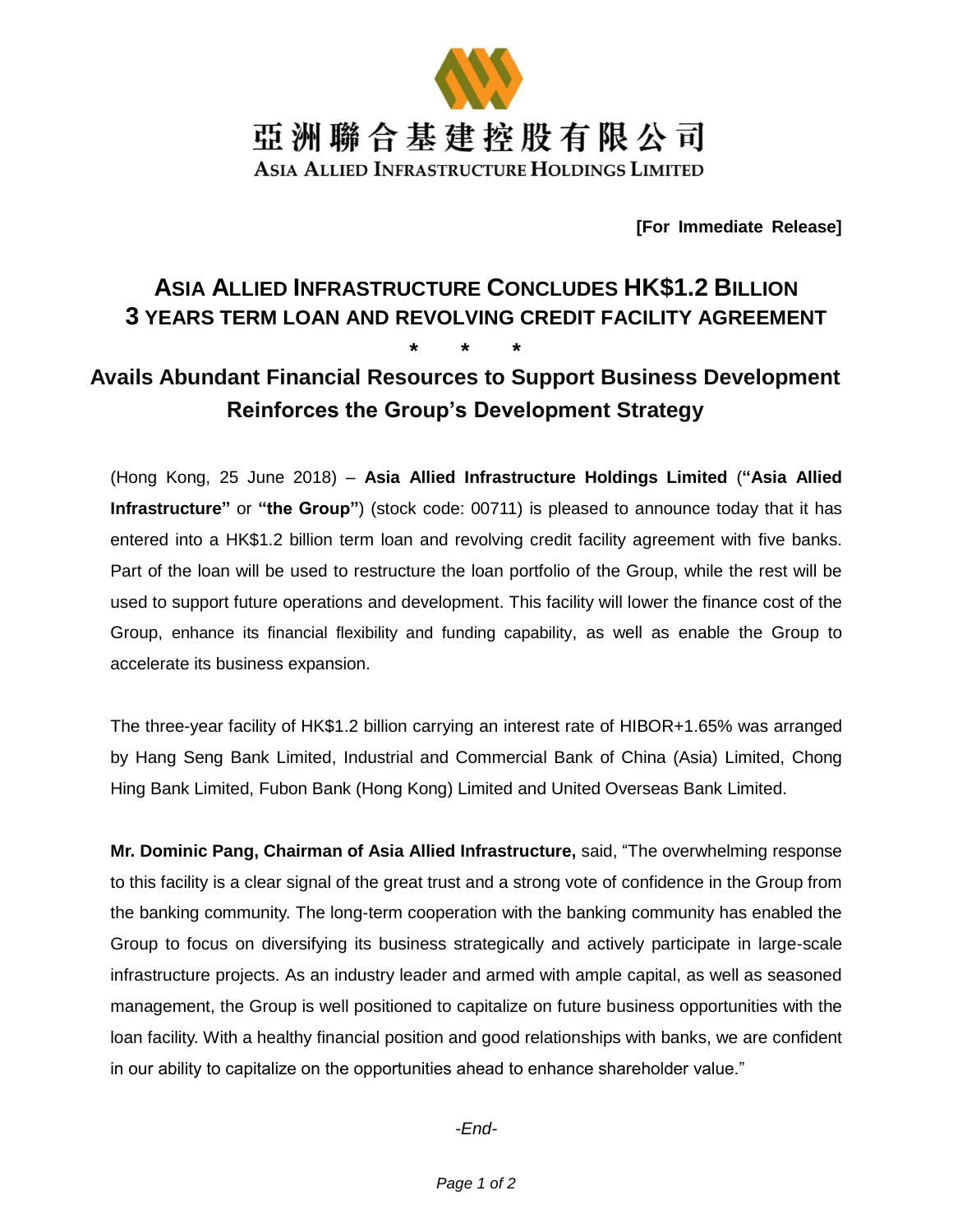*AAI Concludes HK\$1.2 Billion 3 Years Term Loan and Revolving Credit Facility Agreement Avails Abundant Financial Resources to Support Business Development Reinforces the Group's Development Strategy 25 June 2018*

#### Photo Caption



Mr. Dominic Pang, Chairman of Asia Allied Infrastructure (Fifth from right); Mr. Jerry Xu, Deputy Chairman of Asia Allied Infrastructure (Third from left), Ir Dr. Derrick Pang, JP, Chief Executive Officer and Chief Operating Officer of Asia Allied Infrastructure (Third from right), Mr. Martin Shea, Chief Financial Officer and Company Secretary of Asia Allied Infrastructure (Second from right) together with representatives of Hang Seng Bank Limited, Industrial and Commercial Bank of China (Asia) Limited, Chong Hing Bank Limited, Fubon Bank (Hong Kong) Limited, and United Overseas Bank Limited attended the signing ceremony.

#### **Asia Allied Infrastructure Holdings Limited (stock code: 00711.HK)**

Asia Allied Infrastructure Holdings Limited ("AAI") is listed on the Main Board of the Hong Kong Stock Exchange under stock code 00711. It is engaged in various businesses including construction engineering and management, property development, security services and property management. With Hong Kong as its business development base, AAI is also exploring development opportunities with Asia as the main focus, as well as in overseas markets. Its subsidiary "Chun Wo" is a renowned construction contractor and property developer in Hong Kong, which enables AAI to capitalise on that company's solid construction experience and professional capabilities to seize the opportunities for infrastructure development in countries along the area of the "Belt and Road" initiative, and, ultimately, to increase overall profitability and create higher investment value.